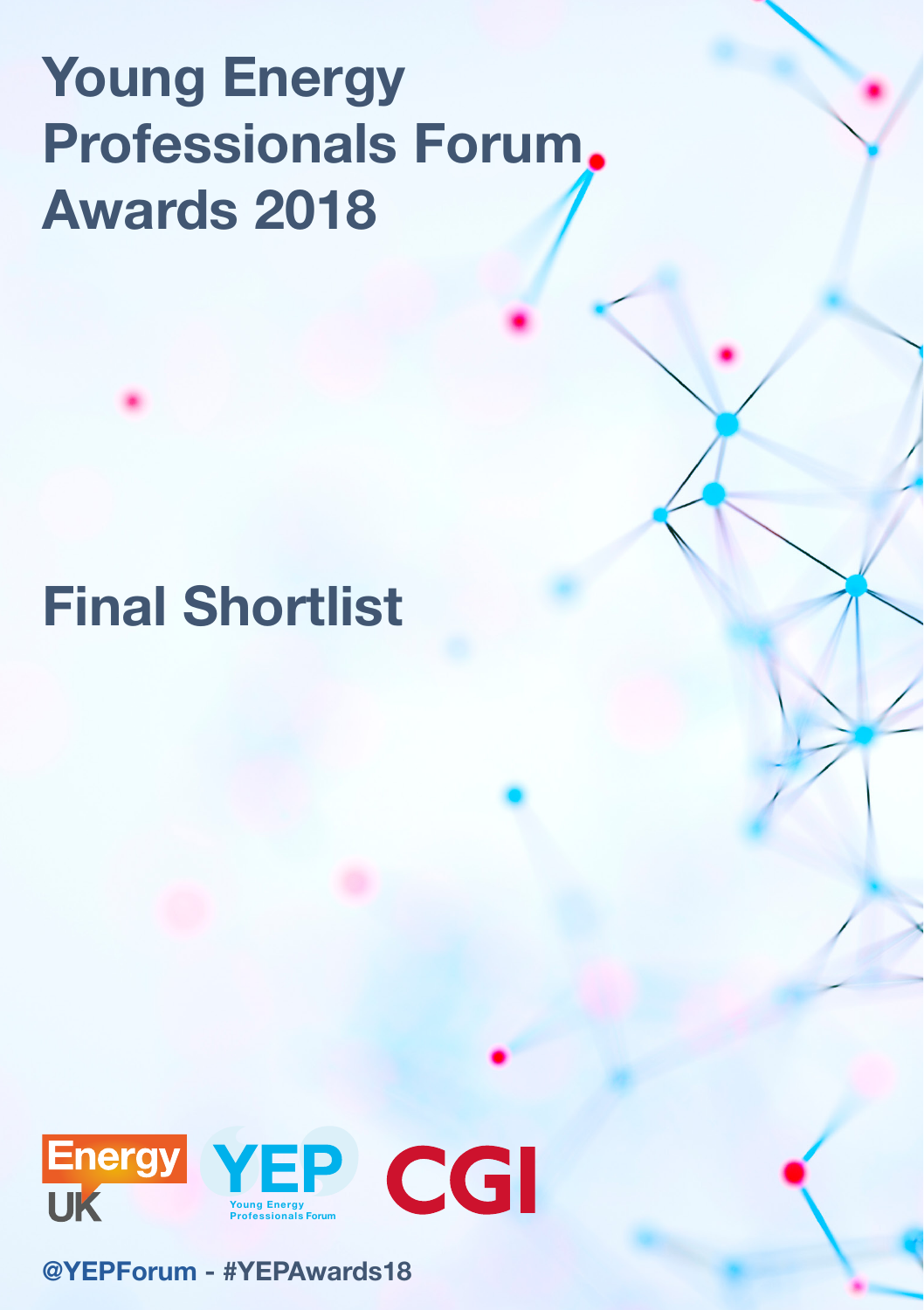# About

The Energy UK Young Energy Professionals Forum (YEP) is a network to promote the next generation of energy industry professionals, providing opportunities to collaborate, develop and recognise successes. With over 300 companies represented on the Forum there are numerous opportunities to network with those interested in energy, but not necessarily in the same industry!

The Forum offers a number of events throughout the year including site visits to some of the UK's major energy centres, evening events and networking and the annual YEP Awards ceremony that recognises success and leadership across the varied disciplines which make up the energy industry.

# Award Ceremony

Energy UK hosts the evening starting with a drinks reception followed by a sit down three course dinner, before ending with a networking reception.

Dress code: Black tie

Venue: The Hilton Bankside, London, SE1 0UG Date: 27 April 2018 Time: 6:45pm – 01:00am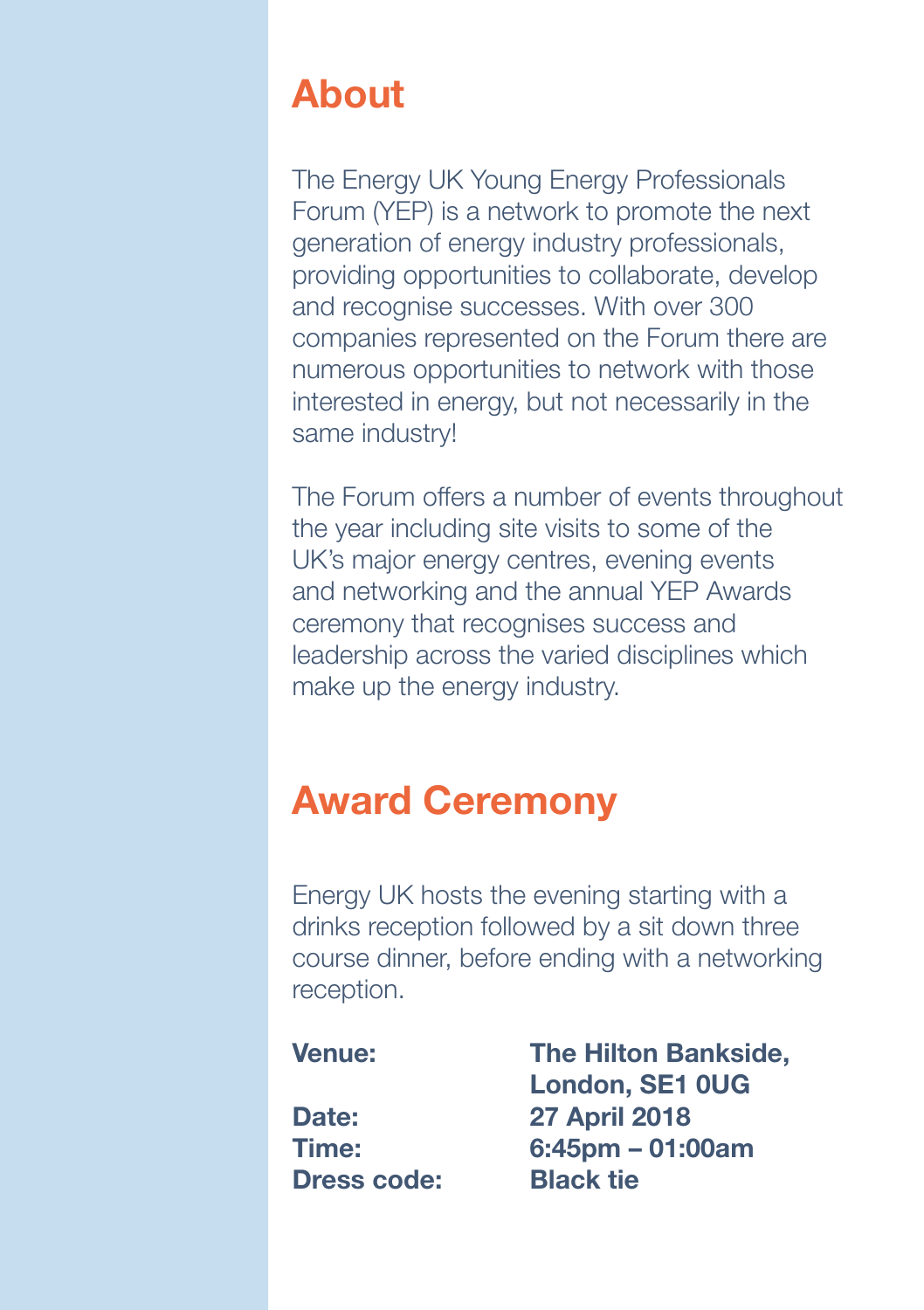# A word from Energy UK

Lawrence Slade, Chief Executive of Energy UK said:

"The industry is transforming at a rapid pace so it is vital we engage more young people - through apprenticeships and training, encouraging an interest in STEM subjects and showcasing the variety of exciting roles within the energy industry.

"This year saw more rising star applications than ever before - a testament to talented professionals we have entering the energy industry."

# Shortlist

# Communication Focus

**Ross Davidson** Spirit Energy Juliette Sanders Ørsted UK **Robyn Jenkins** National Grid Catherine Hunter UK Power Reserve Dominico Marcantonio SSE

# Customer Focus

**Chris Thackeray Chris Thackeray National Grid** Lily Stein Octopus Energy Conor-James Donellan CGI UK Ashley Firth **Calculation Controller Controller Controller Controller Controller Controller Controller Controller Controller Controller Controller Controller Controller Controller Controller Controller Controller Controlle** Patricia Noble Gonzalez **Limeiump**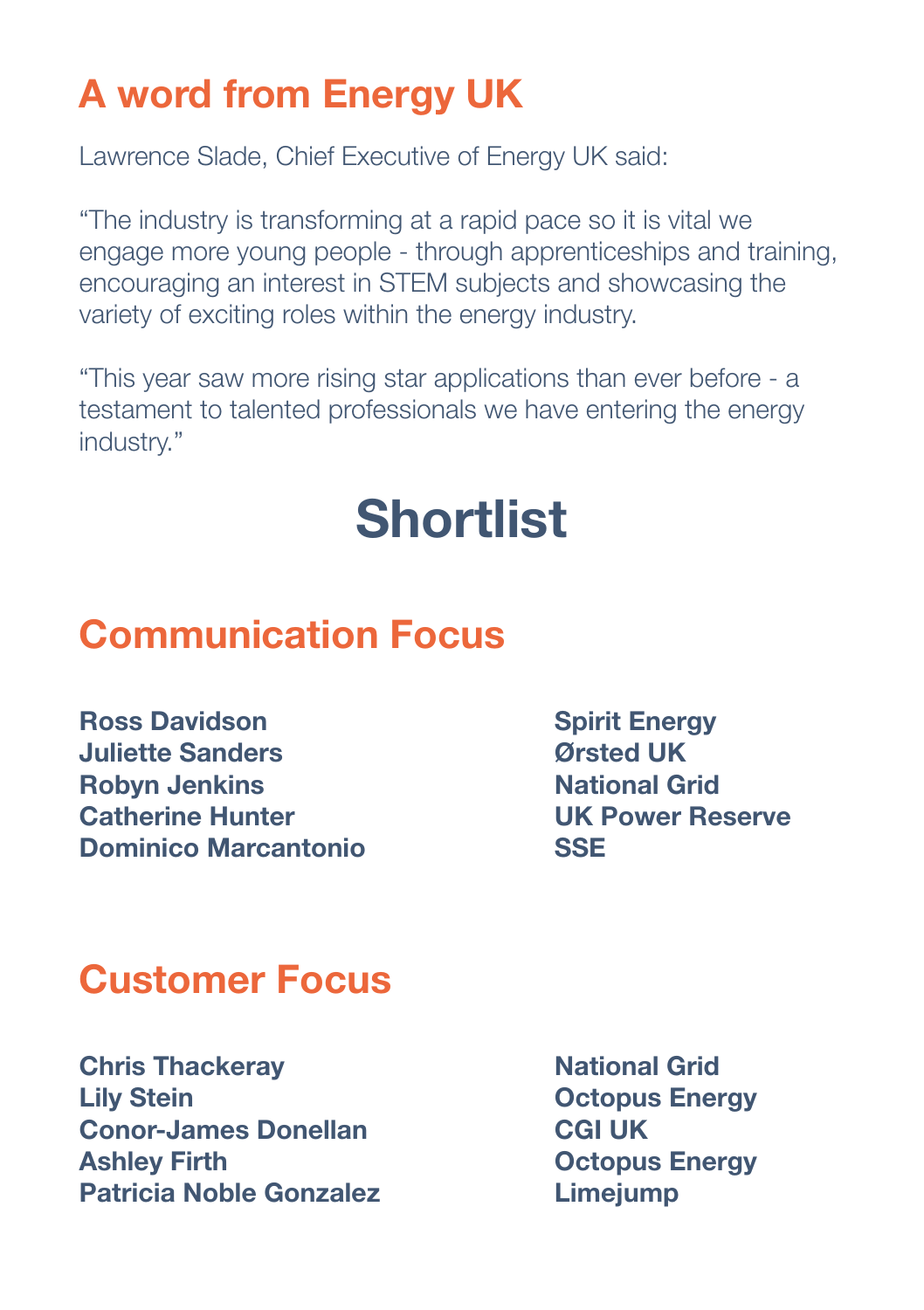## Engineer Focus

Hannah Day **EDF Energy** Chibunze Aneke EDF Energy Chris Read Centrica Natalia Skwierawska<br>
EDF Energy Hugo Winter **EDF** Energy

### Innovation Focus

Agnieszka Hanczuk UK Power Reserve Kay Denyer **EDF** Energy Callum Rae **Hurley Palmer Flatt** Agastya Muthanna Ørsted UK Sebastian Blake **Open Energi** 

### Low Carbon Focus

Federico D'Amico **EDF Energy** 

Adam Dorontic UK Power Reserve Sonia Quiterio UK Power Reserve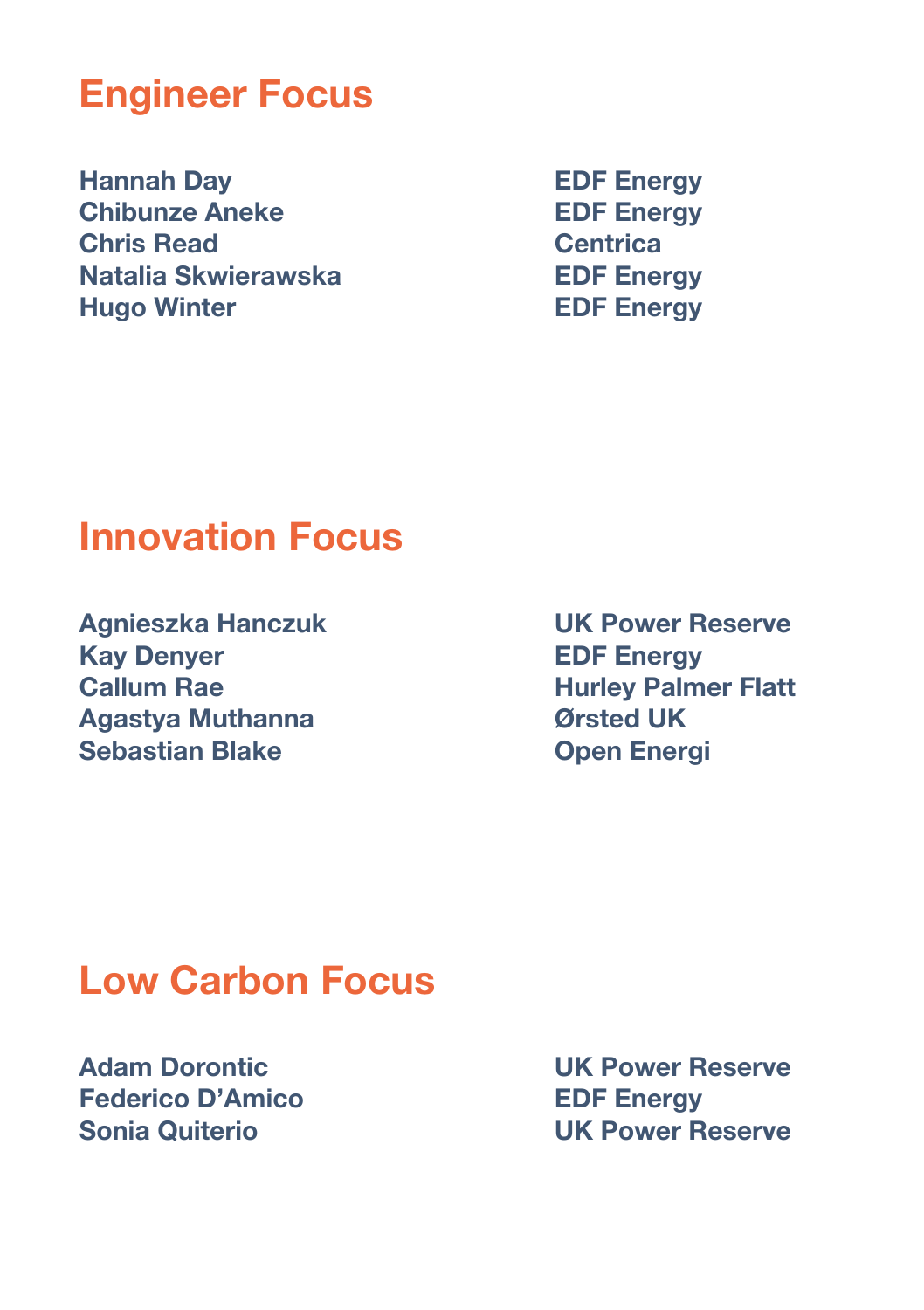# Rising Star

Charlie Cook **Octopus Energy** Charlotte Balmforth-Slater Engie **Emily Hirst National Grid** National Grid Henry Adams **RWE Supply & Trading** Kanika Selvan **nu manalisis na kanalisis na kanalisis na kan**alisis na kanalisis na kanalisis na kanalisis na k

### Team of the Year

|                 | <b>EDF Energy - Grid Energy Management Team</b> |
|-----------------|-------------------------------------------------|
| Centrica        | - Merchant Power Engineering & Projects         |
| Limejump        | - Operations Team                               |
| <b>Centrica</b> | - Business Solution Markets & Modelling Team    |
|                 | <b>EDF Energy - Career Steps Team</b>           |

## CGI UK YEP of the Year

Joe Day npower **Olivia Mitchell Contract Dividends Contract Dividends Dividends Contract Dividends Contract Dividends Contract** Peter Alfred Brvant EDF Energy Simon Wood Centrica Tomas Poffley **National Grid** National Grid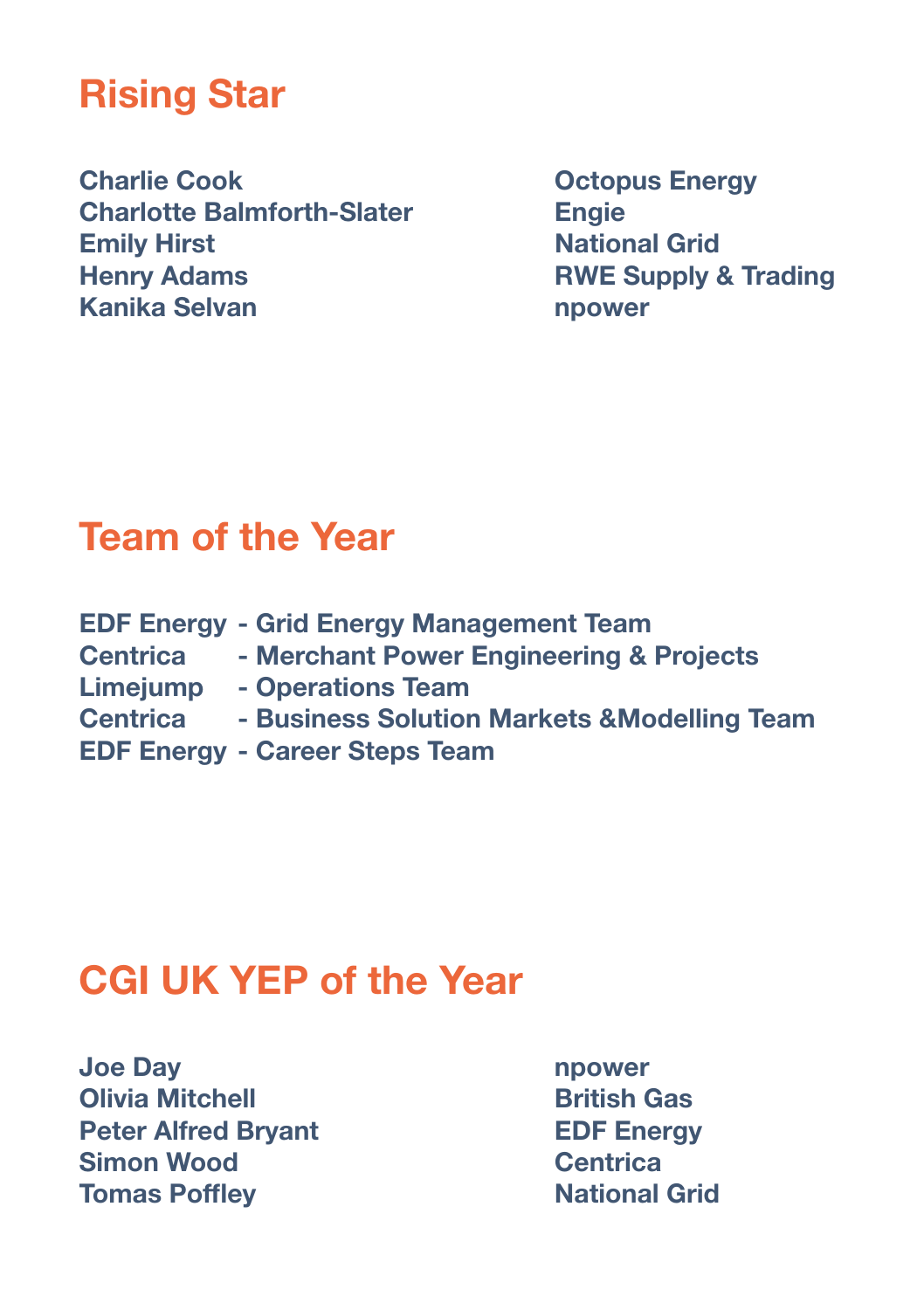# Judging Criteria

The judges looked out for several key aspects within the applications. They then allocated marks based on the level of evidence shown against each criteria, which included:

- The extent to which the candidate or team has made an **impact** on their organisation, the energy industry and how wider stakeholders perceive the company;
- How successfully the candidate or team has created and maintained **productive relationships** with their colleagues within their company as well as relationships with external stakeholders/partners;
- How well the candidate or team performed overall with regards to **personal effectiveness**. This will include how well the candidate solved, challenged, project managed and developed their work to show creativeness, resilience and professionalism at every moment.

## **Judges**



Jane Gray, Utility Week



Gillian Cooper, Citizens Advice



Craig Forrest, Arup



JoJo Hubbard, JoJo Hubbard, Hannah Martin,



**Greenpeace** 



Nick Ellins, Energy & Utility Skills



Hugo Pinto, **Accenture** Digital





CGI UK